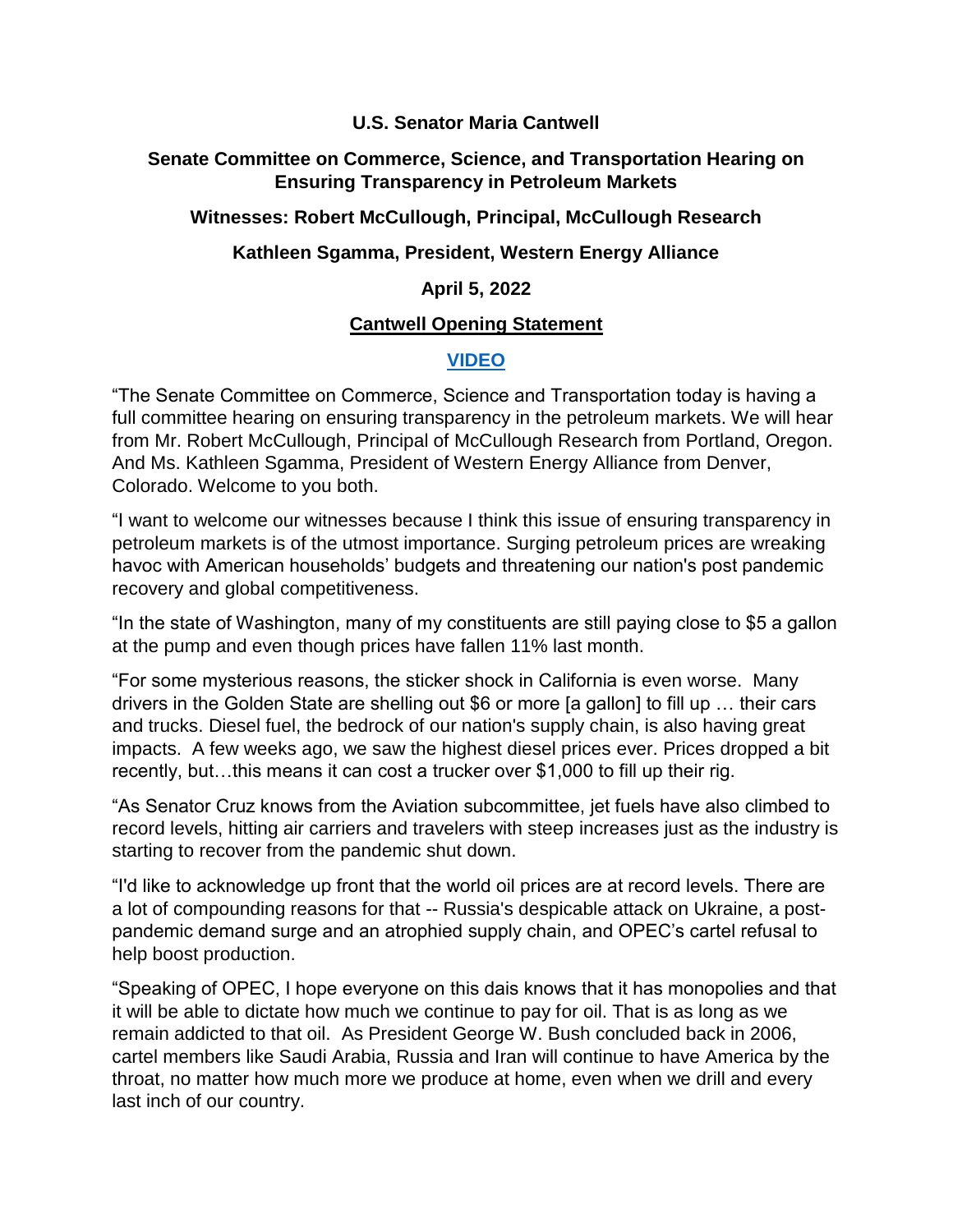"But this hearing today is not about world oil prices; it is [not] about how much oil or how much oil we could have been producing; or canards about supposed impact of transcontinental pipelines never built; or red herrings about bypassing environmental laws. None of those are the issues of the hearing, or even really in our jurisdiction. And that's why we're trying to focus on our committee's jurisdiction.

"What this hearing is about is the mysterious middle of the gas market. [Sen. Cantwell points to chart.] This is what is shown on the chart behind me. So we're not we're not talking about the world oil price, or, we're not talking about what happens at the individual retailers.

"This is not about the crude oil, that does account for about half of the cost of a gallon of gas. That is set at world markets. Nor are we talking about local gas stations because many of them are small businesses who are owners who take a lot of heat from the angry drivers. Because the reality is the gas stations are price takers and operate on thin margins, no matter what the retail price of petroleum is.

"This hearing is about this mysterious middle of the supply chain, how we can shine a light on the black box to expose any anti-competitive dark trading, making sure there aren't a bunch of 'smart guys in the room' hurting consumers because they think we can't figure out what is happening when there is a lack of transparency.

"We have seen this show before. Americans have the right to know why one of our most important commodities doesn't have the right amount of proper transparency and oversight. It doesn't seem right to me that we should have more transparency on a product like wheat or corn than we would on oil.

"There is of course nothing new about bad actors artificially impacting shortages or supplies. The Grain Futures prohibited manipulation of grain prices as early as 1922. And there are many schemes about this throughout our history. One of our witnesses, Robert McCullough, played a key role in blowing the whistle on Enron's trading energy schemes during the West Coast energy crisis.

"Congress took action and after that crisis. In 2005, we empowered the Federal Energy Regulatory Commission (FERC) with the authority to make electricity and natural gas markets more transparent. And we continued to push that. We see today that there are still bad actors doing these activities – [FERC has enforced] a billion dollars in fines and discouragements from return of these ill-gotten gains to help consumers.

"My opinion is we now need to do the same thing on opaque petroleum markets. Congress in 2007 gave this identical authority to the FTC.

"So today, I hope to ask our witnesses about this. This is something that we would like to see -- the FTC [to] be the watchdog on this issue and be more aggressive in protecting consumers. I want to thank Ranking Member Wicker for pushing the FTC to try to find out what they've been doing on this issue.